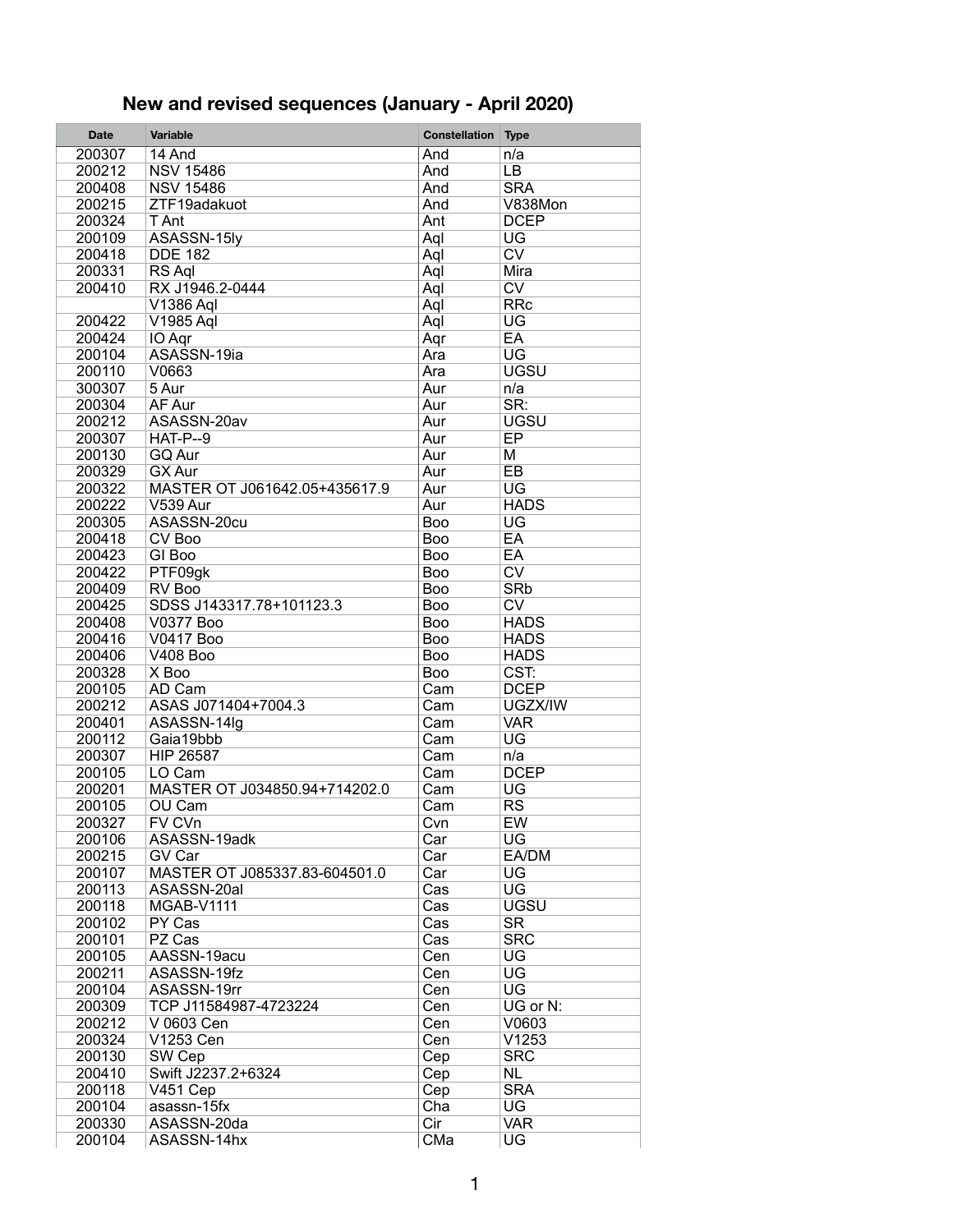| <b>Date</b> | <b>Variable</b>               | <b>Constellation Type</b> |              |
|-------------|-------------------------------|---------------------------|--------------|
| 200309      | Ome CMa                       | CMa                       | <b>GCAS</b>  |
| 200228      | <b>FS CMi</b>                 | <b>CMi</b>                | <b>HADS</b>  |
| 200109      | ASASSN-15sw                   | Cnc                       | <b>UG</b>    |
| 200419      | AX Cnc                        | Cnc                       | <b>UV</b>    |
| 200223      | CSS 110124:082604+113821      | Cnc                       | <b>UGSU</b>  |
| 200303      | EF Cnc                        | Cnc                       | <b>RRc</b>   |
| 200419      | EN Cnc                        | Cnc                       | <b>UV</b>    |
| 200322      | LU Cnc                        | Cnc                       | <b>EW</b>    |
| 200324      | PQ Cnc                        | Cnc                       | EW           |
| 200424      | RX Cnc                        | Cnc                       | <b>SRb</b>   |
| 200412      | TW Cnc                        | Cnc                       | EA           |
| 200105      | ASASSN-19aab                  | Col                       | <b>UG</b>    |
| 200108      | ASASSN-V J060000.76-310027.83 | Col                       | <b>DIP</b>   |
| 200226      | MAXI J0637-430                | Col                       | LMXB/XN      |
| 200109      | AB Com                        | Com                       | M            |
| 200116      | <b>RR CrA</b>                 | CrA                       | M            |
| 200101      | <b>TZ CrA</b>                 | Cra                       | EA/SD        |
| 200104      | asassn-15dw                   | Crt                       | <b>UG</b>    |
| 200106      | ASASSN-19oa                   | Cru                       | <b>UG</b>    |
| 200107      | <b>TW Cru</b>                 | Cru                       | EW/KW        |
| 200407      | TCP J12321211-2407556         | Crv                       | <b>UG</b>    |
| 200311      | <b>NSV 13109</b>              | Cyg                       | <b>RRC</b>   |
| 200417      | ST Cyg                        | Cyg                       | M            |
| 200222      | V0507 Cyg                     | Cyg                       | UGZ/IW       |
| 200402      | V1977 Cyg                     | Cyg                       | <b>UXOR</b>  |
| 200420      | <b>OW Del</b>                 | Del                       | EA           |
| 200421      | <b>PS Del</b>                 | Del                       | EA           |
| 200317      | LSPM J1112+7626               | Dra                       | EA+BY        |
| 200302      | MASTER OT J165538.99+601159.3 | Dra                       | UG           |
| 200423      | PMAK V41                      | Dra                       | EA+UV        |
| 2500414     | S5 1803+78                    | Dra                       | <b>BLLAC</b> |
| 200105      | ASASSN-19acm                  | Dor                       | <b>UG</b>    |
| 200118      | ASASSN-18oc                   | For                       | <b>UG</b>    |
| 200105      | AA Gem                        | Gem                       | <b>DCEP</b>  |
| 200320      | <b>CW Gem</b>                 | Gem                       | EA/SD        |
| 200226      | EPIC 202071611                | Gem                       | <b>DSCT</b>  |
| 200226      | <b>HAT-P-56</b>               | Gem                       | EP+GDOR      |
| 200107      | MASTER OT J071845.44+194439.4 | Gem                       | <b>UG</b>    |
| 200411      | <b>PW Gem</b>                 | Gem                       | EA           |
| 202020      | TCP J07131142+3015315         | Gem                       | UG           |
| 200406      | <b>V0417 Gem</b>              | Gem                       | <b>EW</b>    |
| 200325      | <b>V0488 Gem</b>              | Gem                       | <b>HADS</b>  |
| 200304      | <b>V493 Gem</b>               | Gem                       | <b>UG</b>    |
| 200130      | <b>ZZ Gem</b>                 | Gem                       | M            |
| 200226      | ASASSN-20ci                   | Her                       | UG           |
| 200408      | Gaia14abg                     | Her                       | <b>CV</b>    |
| 200416      | SDSS J160450.16+414328.6      | Her                       | <b>NL</b>    |
| 200228      | su Her                        | Her                       | Μ            |
| 200305      | V1323 Her                     | Her                       | <b>DQ</b>    |
| 200305      | ZTF18aabtvdf                  | Her                       | <b>CV</b>    |
| 200305      | ZTF18aavyoqk                  | Her                       | <b>CV</b>    |
| 200114      | ASASSN-20aj                   | <b>Hyd</b>                | UG           |
| 200316      | V0453 Hya                     | Hya                       | EA           |
| 200412      | CT Lac                        | Lac                       | <b>SRB</b>   |
| 200421      | AK Leo                        | Leo                       | <b>SRB</b>   |
| 200104      | ASASSN-14lm                   | Leo                       | UG           |
| 200329      | HD 83037                      | Leo                       | EB           |
| 200407      | SDSS J101421.55+063857.7      | Leo                       | <b>CV</b>    |
| 200401      | <b>V0341 Leo</b>              | Leo                       | <b>HADS</b>  |
| 200302      | ASASSN-20cs                   | Lep                       | <b>UG</b>    |
| 200227      | TCP J15305274-0405572         | Lib                       | UGWZ:        |
| 200306      | ZTF19aaqxmmw                  | Lib                       | <b>CV</b>    |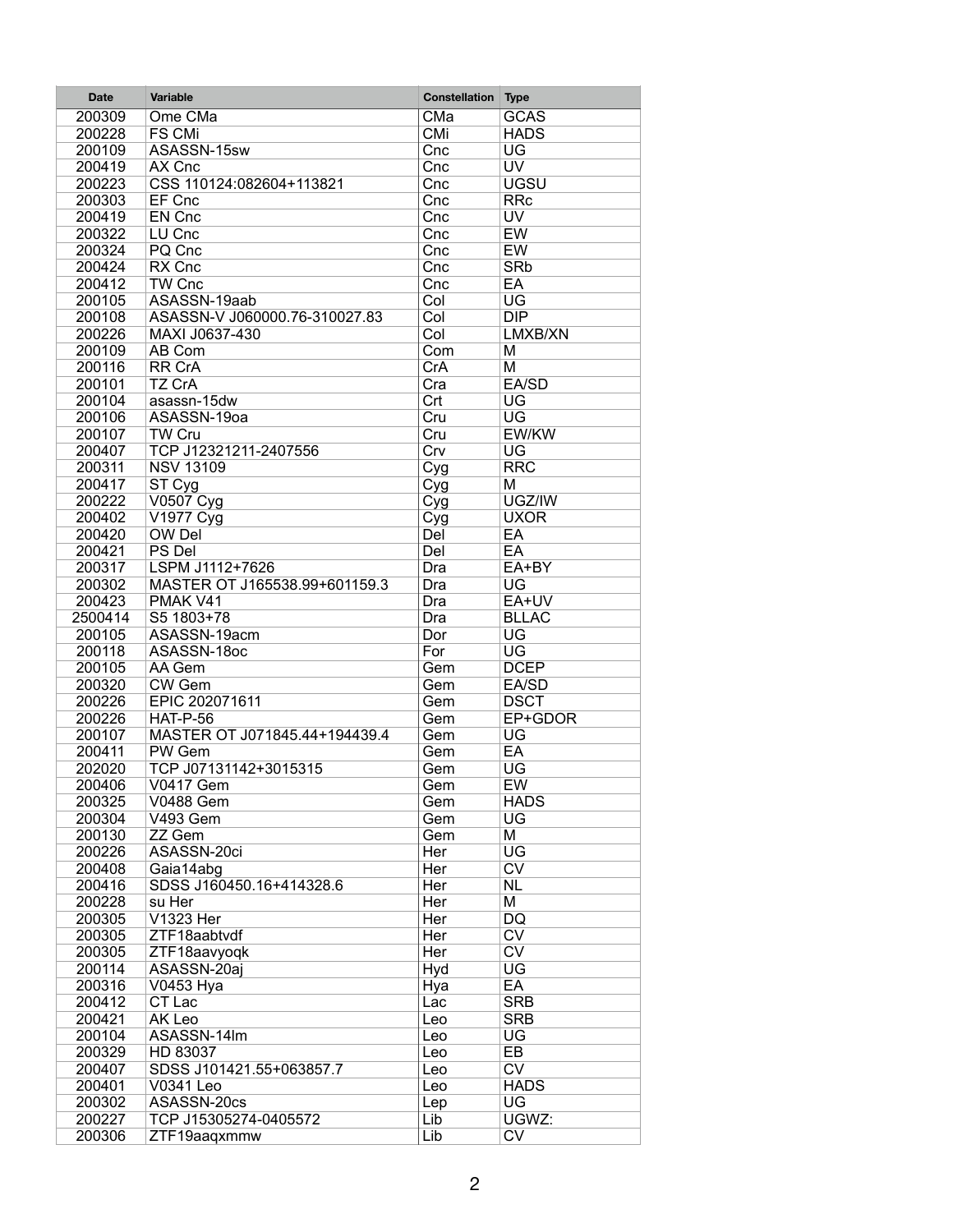| <b>Date</b>      | <b>Variable</b>                | <b>Constellation</b> | <b>Type</b>              |
|------------------|--------------------------------|----------------------|--------------------------|
| 200302           | XY Lmi                         | Lmi                  | EW                       |
| 200102           | ASASSN-16ko                    | Lup                  | <b>UG</b>                |
| 200104           | ASASSN-19eu                    | Lup                  | UG                       |
| 200118           | RZ Lup                         | Lup                  | M                        |
| 200120           | ASASSN-20ap                    | Lyn                  | <b>UGSU</b>              |
| 200229           | CH Lyn                         | Lym                  | <b>SRB</b>               |
| 200418           | FP Lyn                         | Lyn                  | <b>EW</b>                |
| 200115           | <b>LMC V1341</b>               | Men                  | NR+E                     |
| 200108           | ASASSN-15ky                    | Mic                  | UG                       |
| 200103           | ASASSN-17gp                    | Mon                  | <b>UG</b>                |
| 200124           | iPTF 15afq                     | Mon                  | <b>EXOR</b>              |
| 200120           | <b>V0582 Mon</b>               | Mon                  | TTS+E                    |
| 200123           | V694 Mon                       | Mon                  | ZA                       |
| 200103           | ASASSN-19if                    | <b>Mus</b>           | <b>UG</b>                |
| 200104           | ASASSN-19lb                    | Mus                  | <b>UG</b>                |
| 200105           | ASASSN-19rz                    | <b>Mus</b>           | <b>UG</b>                |
| 200104           | ASASSN-19rc                    | Nor                  | <b>UG</b>                |
| 200211           | MGAB-V299                      | Nor                  | UGZ/IW                   |
| 200114           | ASASSN-16os                    | Oct                  | UGWZ:                    |
| 200301           | ASASSN-15ot                    | Ori                  | <b>UG</b>                |
| 200105           | ASASSN-19ace                   | Ori                  | UG                       |
| 200129           | TCP J06073081-0101501          | Ori                  | <b>UG</b>                |
| 200421           | <b>V0627 Peg</b>               | Peg                  | <b>UGWZ</b>              |
| 200103           | FI Per                         | Per                  | M                        |
| 200103           | FI Per                         | Per                  | M                        |
| 200306           | <b>V0732 Per</b>               | Per                  | EA                       |
| 200114           | MASTER OT J024847.86+501239.7  | Per                  | <b>UG</b>                |
| 200421           | S Psc                          | Psc                  | M                        |
| 200107           | ATLAS19brz                     | Pup                  | UG                       |
| 200105           | ASASSN-14fk                    | Pup                  | <b>UG</b>                |
| 200123<br>200320 | ASASSN-20at<br>AT PUP          | Pup                  | <b>UG</b><br><b>DCEP</b> |
| 200106           | SSS 130329:064610-410416       | Pup<br>Pup           | <b>UG</b>                |
| 200318           | TCP J07552804-1706513          | Pup                  | UG:                      |
| 200421           | <b>V0646 Sct</b>               | Sct                  | <b>SRB</b>               |
| 200315           | MW Ser                         | Ser                  | M                        |
| 200223           | TCP J18104219-1534184          | Ser                  | <b>UG</b>                |
| 200207           | V386 Ser                       | Ser                  | UGWZ+ZZ/GWLIB            |
|                  | <b>RS Sex</b>                  |                      |                          |
| 200324           |                                | Sex                  | <b>BCEP+SPB</b>          |
| 200204           | PNV J17561375-2942546          | Sgr                  | N                        |
| 200404           | V1783 Srg                      | Sgr                  | <b>RCB</b>               |
| 200315           | ASASSN-15pq                    | Tau                  | <b>UG</b>                |
| 200315           | ASASSN-15su                    | Tau                  | <b>UGSU</b>              |
| 200114           | CSS 080130:033056+251255       | Tau                  | <b>UG</b>                |
| 200330           | Gaia14aat                      | Tau                  | <b>UG</b>                |
| 200319           | UCAC4 565-018503               | Tau                  | suspect                  |
| 200106           | <b>V1296 Tau</b>               | Tau                  | UG                       |
| 200115           | <b>V1425 Tau</b>               | Tau                  | <b>HADS</b>              |
| 200101           | DV Tra                         | Tra                  | <b>UGSS</b>              |
| 200412           | AE UMa                         | UMa                  | <b>DSCT</b>              |
| 200403           | NU UMa                         | UMa                  | EA                       |
| 200331<br>200416 | <b>BS UMa</b><br><b>KS UMa</b> | UMa<br>UMa           | EA<br><b>UGSU</b>        |
| 300505           | VY UMa                         | UMa                  | <b>SRB</b>               |
| 200329           | <b>BC UMi</b>                  | UMi                  | <b>SXPHE</b>             |
| 200331           | Gaia16awq                      | <b>UMi</b>           | UV                       |
| 200116           | MR Vel                         | Vel                  | <b>CBSS</b>              |
| 200212           | <b>NSV 18024</b>               | Vel                  | UG                       |
|                  | <b>SN 2020ftl</b>              | Vir                  | SN la                    |
| 200326           | ASAS J115229-0245.1.           | Vir                  | <b>HADS</b>              |
| 200105           | ASASSN-14aq                    | Vir                  | <b>UG</b>                |
|                  |                                |                      |                          |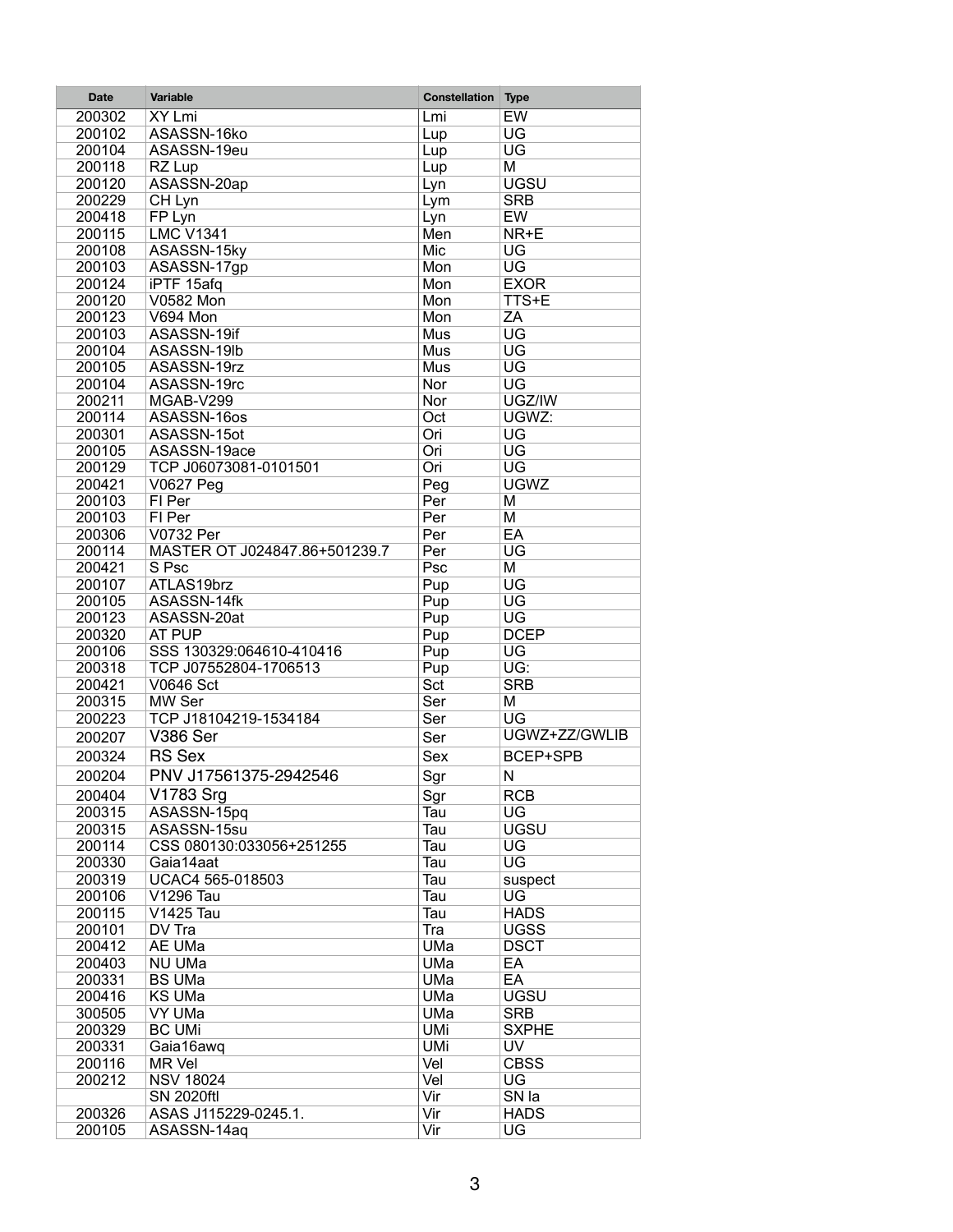| <b>Date</b> | <b>Variable</b>       | <b>Constellation Type</b> |             |
|-------------|-----------------------|---------------------------|-------------|
| 200104      | ASASSN-19rg           | Vir                       | UG          |
| 200212      | ASASSN-20ax           | Vir                       | UG          |
| 200120      | <b>SN 2020ue</b>      | Vir                       | SN la       |
| 200416      | <b>V0729 Vir</b>      | Vir                       | <b>HADS</b> |
| 200108      | ASASSN-14kc           | Vol                       | UG          |
| 200419      | EU Vul                | Vul                       | EB          |
| 200321      | TCP J19284200+1942480 | Vul                       | N/UG        |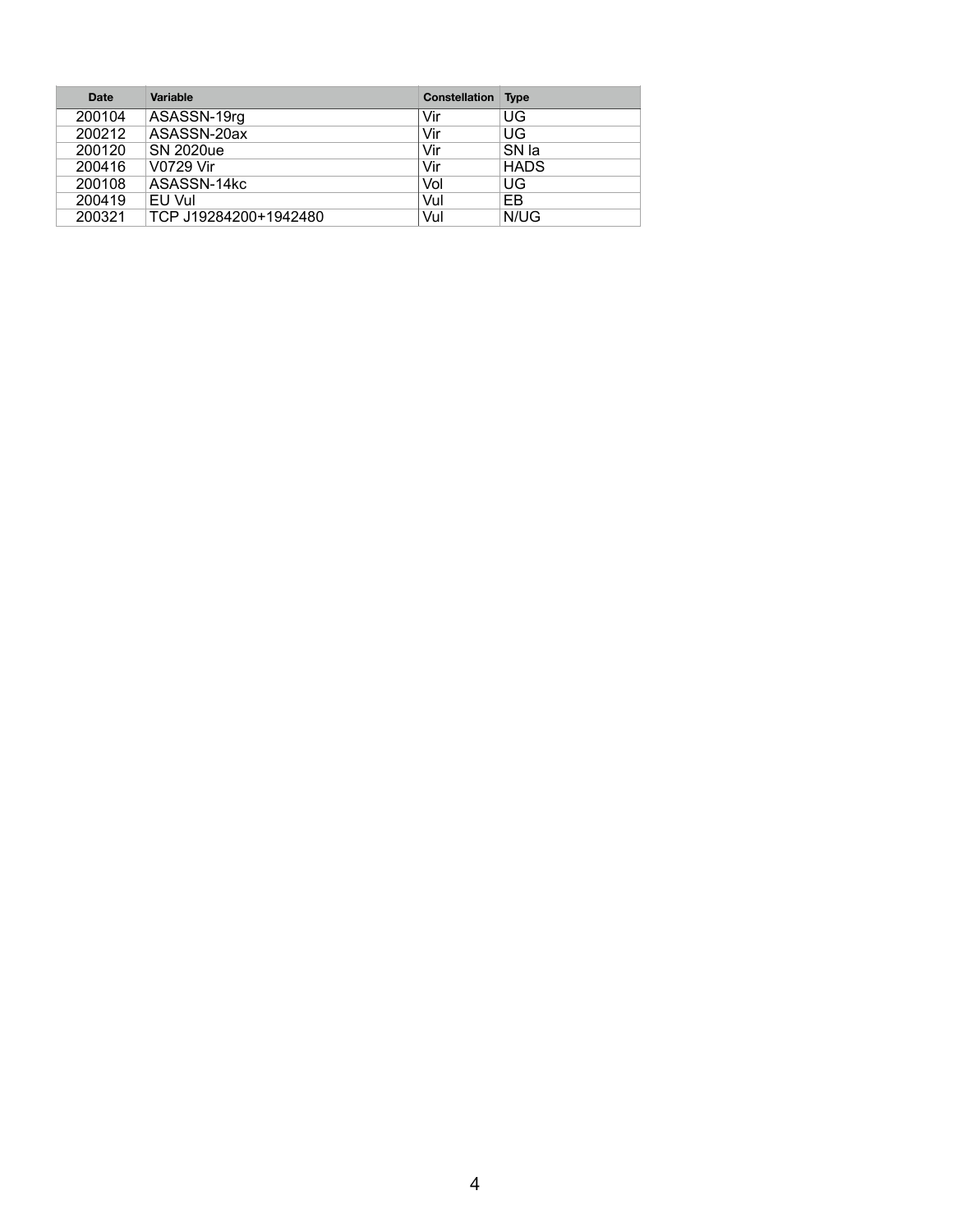| <b>Date</b>      | <b>Variable</b>                     | <b>Work performed</b>                   |
|------------------|-------------------------------------|-----------------------------------------|
| 200307           | 14 And                              | add 1 comp into fov                     |
| 200212           | <b>NSV 15486</b>                    | new seq                                 |
| 200408           | <b>NSV 15486</b>                    | extended brighter                       |
| 200215           | ZTF19adakuot                        | new sequence                            |
| 200324           | T Ant                               | new sequence                            |
| 200109           | ASASSN-15ly                         | new sequence                            |
| 200418           | <b>DDE 182</b>                      | new sequence                            |
| 200331           | <b>RS Aql</b>                       | revised sequence                        |
| 200410           | RX J1946.2-0444                     | new sequence                            |
|                  | V1386 Aql                           | new seq                                 |
| 200422           | V1985 Aql                           | new sequence                            |
| 200424           | IO Agr                              | new sequence                            |
| 200104           | ASASSN-19ia                         | new sequence                            |
| 200110           | V0663                               | revised sequence                        |
| 300307           | 5 Aur                               | placed 2 comps into fov                 |
| 200304           | <b>AF Aur</b>                       | new seq                                 |
| 200212           | ASASSN-20av                         | new sequence                            |
| 200307           | $HAT-P-9$                           | new sequence                            |
| 200130           | <b>GQ Aur</b><br><b>GX Aur</b>      | 1 comp added                            |
| 200329<br>200322 | MASTER OT J061642.05+435617.9       | new sequence working                    |
| 200222           | <b>V539 Aur</b>                     | new sequence                            |
| 200305           | ASASSN-20cu                         | new sequence                            |
| 200418           | CV Boo                              | new sequence                            |
| 200423           | GI Boo                              | new seq                                 |
| 200422           | PTF09gk                             | new sequence<br>new seq                 |
| 200409           | <b>RV Boo</b>                       | extended fainter                        |
| 200425           | SDSS J143317.78+101123.3            | <b>Extnd brighter</b>                   |
| 200408           | <b>V0377 Boo</b>                    | new sequence                            |
| 200416           | <b>V0417 Boo</b>                    | new sequence                            |
| 200406           | <b>V408 Boo</b>                     | new seq                                 |
| 200328           | X Boo                               | new sequence                            |
| 200105           | AD Cam                              | new seq                                 |
| 200212           | ASAS J071404+7004.3                 | new sequence                            |
| 200401           | ASASSN-14lg                         | new sequence                            |
| 200112           | Gaia19bbb                           | new sequence                            |
| 200307           | <b>HIP 26587</b>                    | placed 2 comps into fov                 |
| 200105           | LO Cam                              | new seq                                 |
| 200201           | MASTER OT J034850.94+714202.0       | new seq                                 |
| 200105           | <b>OU Cam</b>                       | new seq                                 |
| 200327           | FV CVn                              | new seq                                 |
| 200106           | ASASSN-19adk                        | new sequence                            |
| 200215           | <b>GV Car</b>                       | new sequence                            |
| 200107           | MASTER OT J085337.83-604501.0       | new sequence                            |
| 200113           | ASASSN-20al                         | new sequence                            |
| 200118           | <b>MGAB-V1111</b>                   | new sequence                            |
| 200102           | PY Cas                              | revised sequence                        |
| 200101           | PZ Cas                              | major revision                          |
| 200105           | AASSN-19acu                         | new sequence                            |
| 200211           | ASASSN-19fz                         | new sequence                            |
| 200104           | ASASSN-19rr                         | new sequence                            |
| 200309           | TCP J11584987-4723224<br>V 0603 Cen | new sequence                            |
| 200212<br>200324 | V1253 Cen                           | new sequence                            |
| 200130           | SW Cep                              | revised sequence<br>added several comps |
| 200410           | Swift J2237.2+6324                  | new sequence                            |
| 200118           | V451 Cep                            | new sequence                            |
| 200104           | asassn-15fx                         | new seq                                 |
| 200330           | ASASSN-20da                         | new sequence                            |
| 200104           | ASASSN-14hx                         | new sequence                            |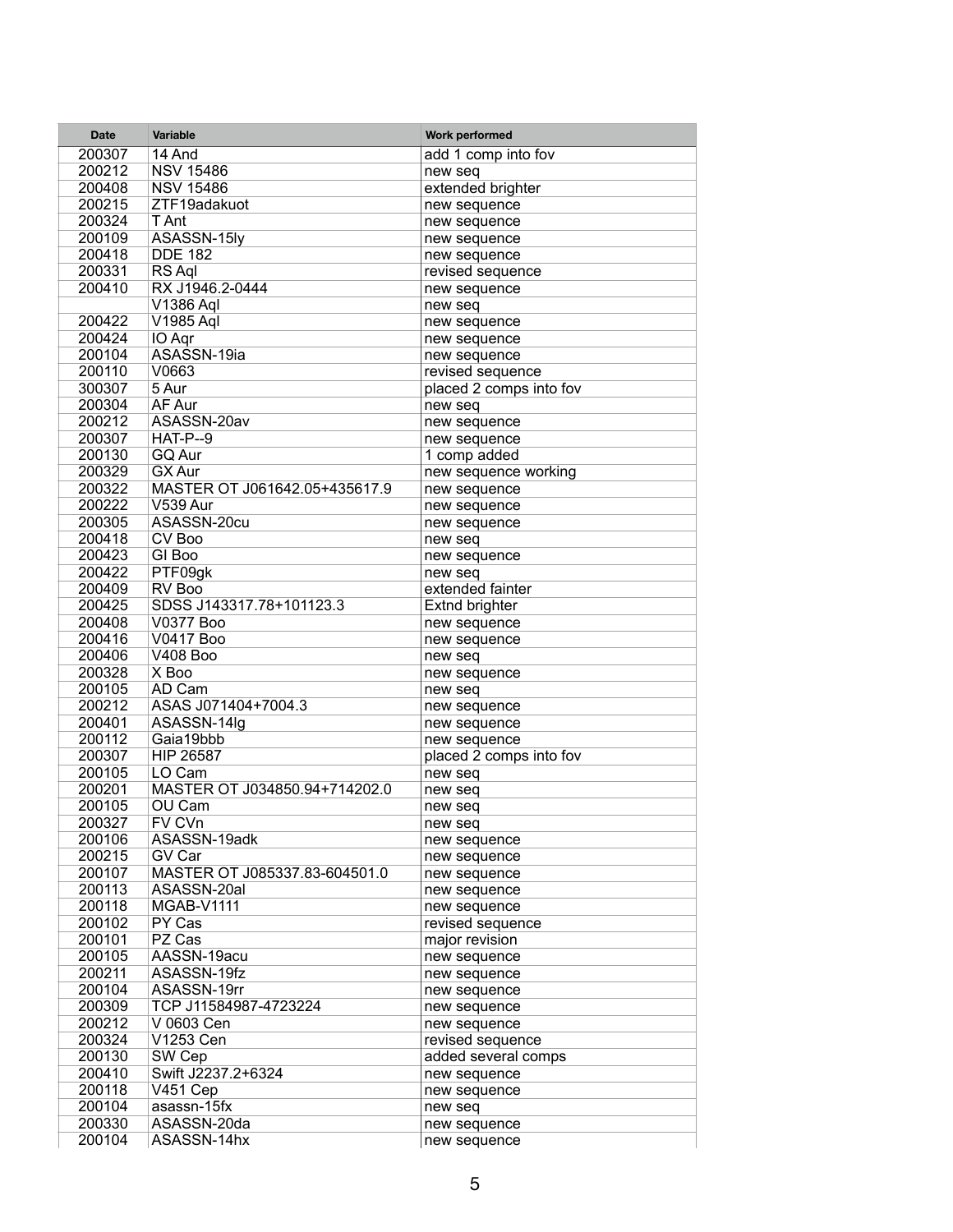| <b>Date</b> | <b>Variable</b>               | <b>Work performed</b> |
|-------------|-------------------------------|-----------------------|
| 200309      | Ome CMa                       | added to sequence     |
| 200228      | <b>FS CMi</b>                 | new sequence          |
| 200109      | ASASSN-15sw                   | new sequence          |
| 200419      | AX Cnc                        | new sequence          |
| 200223      | CSS 110124:082604+113821      | new sequence          |
| 200303      | EF Cnc                        | new seq               |
| 200419      | <b>EN Cnc</b>                 | new sequencde         |
| 200322      | LU Cnc                        | new sequence          |
| 200324      | PQ Cnc                        | new sequence          |
| 200424      | <b>RX Cnc</b>                 | new seq               |
| 200412      | TW Cnc                        | new seq               |
| 200105      | ASASSN-19aab                  | new sequence          |
| 200108      | ASASSN-V J060000.76-310027.83 | new sequence          |
| 200226      | MAXI J0637-430                | new sequence          |
| 200109      | AB Com                        | new sequence          |
| 200116      | <b>RR CrA</b>                 | extended fainter      |
| 200101      | <b>TZ CrA</b>                 | new sequence          |
| 200104      | asassn-15dw                   | new seq               |
| 200106      | ASASSN-19oa                   | new sequence          |
| 200107      | TW Cru                        | new sequence          |
| 200407      | TCP J12321211-2407556         | new sequence          |
| 200311      | <b>NSV 13109</b>              | new sequence          |
| 200417      | ST Cyg                        | filled gap            |
| 200222      | V0507 Cyg                     | new sequence          |
| 200402      | V1977 Cyg                     | filled gap            |
| 200420      | <b>OW Del</b>                 | new seq               |
| 200421      | <b>PS Del</b>                 | new sequence          |
| 200317      | LSPM J1112+7626               | new sequence          |
| 200302      | MASTER OT J165538.99+601159.3 | new sequence          |
| 200423      | PMAK V41                      | new sequence          |
| 2500414     | S5 1803+78                    | updated & expanded    |
| 200105      | ASASSN-19acm                  | new sequence          |
| 200118      | ASASSN-18oc                   | extended brighter     |
| 200105      | AA Gem                        | new seq               |
| 200320      | <b>CW Gem</b>                 | new seq               |
| 200226      | EPIC 202071611                | new sequence          |
| 200226      | <b>HAT-P-56</b>               | new sequence          |
| 200107      | MASTER OT J071845.44+194439.4 | new sequence          |
| 200411      | PW Gem                        | new sequence          |
| 202020      | TCP J07131142+3015315         | new sequence          |
| 200406      | <b>V0417 Gem</b>              | new sequence          |
| 200325      | <b>V0488 Gem</b>              | new sequence          |
| 200304      | <b>V493 Gem</b>               | extension             |
| 200130      | ZZ Gem                        | revised sequence      |
| 200226      | ASASSN-20ci                   | new sequence          |
| 200408      | Gaia14abg                     | new seq               |
| 200416      | SDSS J160450.16+414328.6      | extemded brighter     |
| 200228      | su Her                        | revised sequence      |
| 200305      | <b>V1323 Her</b>              | new sequence          |
| 200305      | ZTF18aabtvdf                  | new sequence          |
| 200305      | ZTF18aavyoqk                  | new seq               |
| 200114      | ASASSN-20aj                   | new sequence          |
| 200316      | V0453 Hya                     | new sequence          |
| 200412      | CT Lac                        | extended brighter     |
| 200421      | AK Leo                        | added 2 comps         |
| 200104      | ASASSN-14lm                   | new seq               |
| 200329      | HD 83037                      | new sequence          |
| 200407      | SDSS J101421.55+063857.7      | new sequence          |
| 200401      | <b>V0341 Leo</b>              | new sequence          |
| 200302      | ASASSN-20cs                   | new sequence          |
| 200227      | TCP J15305274-0405572         | new sequence          |
| 200306      | ZTF19aaqxmmw                  | new sequence          |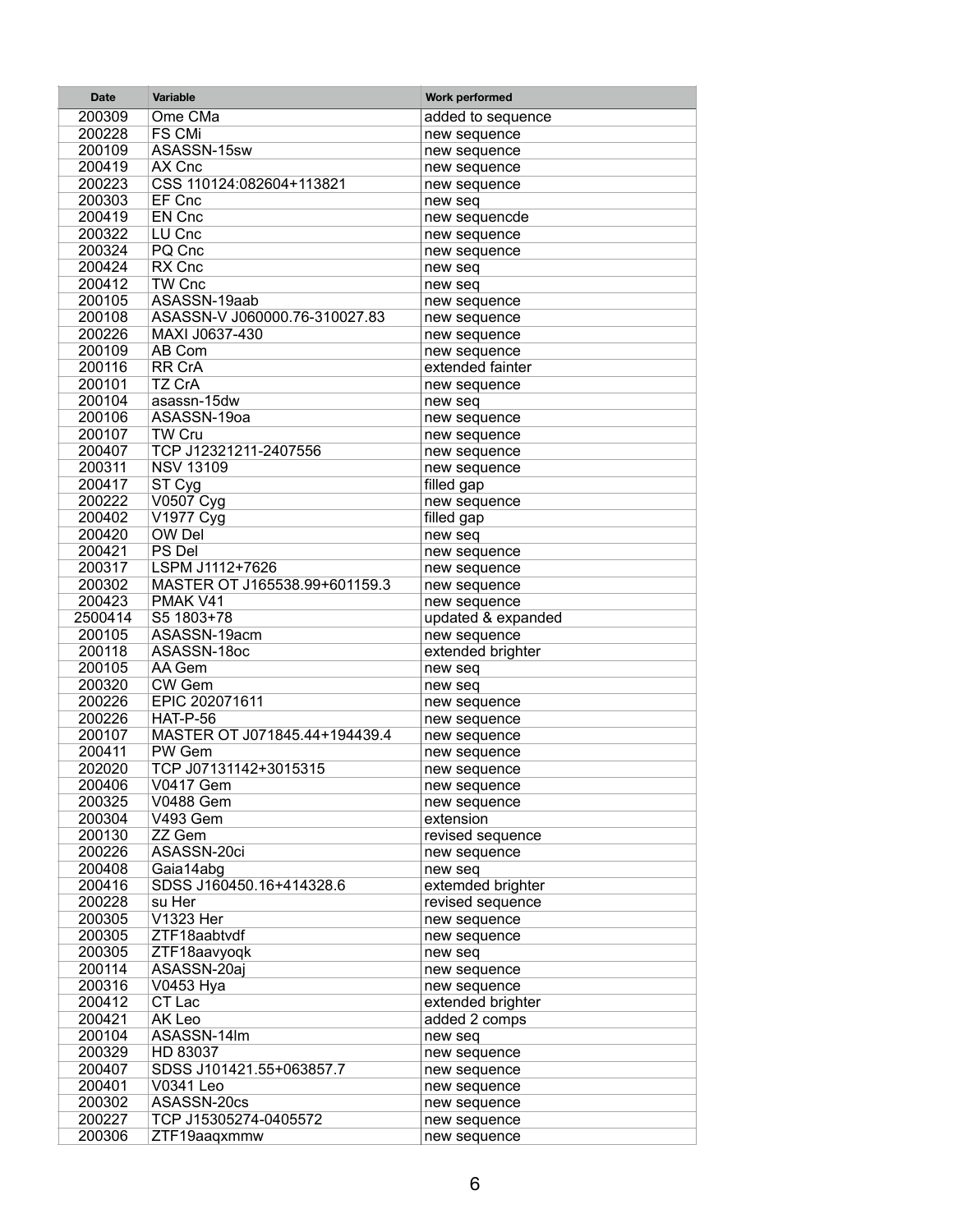| <b>Date</b>      | <b>Variable</b>                    | <b>Work performed</b>        |
|------------------|------------------------------------|------------------------------|
| 200302           | XY Lmi                             | new sequence                 |
| 200102           | ASASSN-16ko                        | extended fainter             |
| 200104           | ASASSN-19eu                        | new sequence                 |
| 200118           | RZ Lup                             | new sequence                 |
| 200120           | ASASSN-20ap                        | new sequence                 |
| 200229           | CH Lyn                             | new sequence                 |
| 200418           | FP Lyn                             | new sequence                 |
| 200115           | <b>LMC V1341</b>                   | extended fainter             |
| 200108           | ASASSN-15ky                        | new sequence                 |
| 200103           | ASASSN-17gp                        | new sequence                 |
| 200124           | iPTF 15afq                         | new sequence                 |
| 200120           | <b>V0582 Mon</b>                   | limited seq-2 comps          |
| 200123           | V694 Mon                           | added 2 comps                |
| 200103           | ASASSN-19if                        | new sequence                 |
| 200104           | ASASSN-19lb                        | new sequence                 |
| 200105           | ASASSN-19rz                        | new sequence                 |
| 200104           | ASASSN-19rc                        | new sequence                 |
| 200211           | MGAB-V299                          | new sequence                 |
| 200114           | ASASSN-16os                        | extended fainter             |
| 200301           | ASASSN-15ot                        | new sequence                 |
| 200105           | ASASSN-19ace                       | new sequence                 |
| 200129           | TCP J06073081-0101501              | new sequence                 |
| 200421           | <b>V0627 Peg</b>                   | extended fainter             |
| 200103           | FI Per                             | update 147 comp              |
| 200103           | FI Per                             | removed SDSS comps           |
| 200306           | <b>V0732 Per</b>                   | new sequence                 |
| 200114           | MASTER OT J024847.86+501239.7      | new seq                      |
| 200421           | S Psc                              | excluded one comp            |
| 200107           | ATLAS19brz                         | new seq                      |
| 200105           | ASASSN-14fk                        | new sequence                 |
| 200123           | ASASSN-20at                        | new sequence                 |
| 200320<br>200106 | AT PUP<br>SSS 130329:064610-410416 | new sequence                 |
| 200318           | TCP J07552804-1706513              | new sequence                 |
| 200421           | <b>V0646 Sct</b>                   | new sequence<br>major update |
| 200315           | <b>MW Ser</b>                      | revised sequence             |
| 200223           | TCP J18104219-1534184              | new sequence                 |
| 200207           | V386 Ser                           | suspended dup label          |
|                  |                                    |                              |
| 200324           | <b>RS Sex</b>                      | new sequence                 |
| 200204           | PNV J17561375-2942546              | new sequence                 |
| 200404           | V1783 Srg                          | major revision               |
| 200315           | ASASSN-15pq                        | new sequence                 |
| 200315           | ASASSN-15su                        | new sequence                 |
| 200114           | CSS 080130:033056+251255           | new sequence                 |
| 200330           | Gaia14aat                          | new sequence                 |
| 200319           | <b>UCAC4 565-018503</b>            | comp & check star            |
| 200106           | V1296 Tau                          | new sequence                 |
| 200115           | <b>V1425 Tau</b>                   | new sequene                  |
| 200101           | DV Tra                             | extended fainter             |
| 200412           | AE UMa                             | suspended var label          |
| 200403           | <b>NU UMa</b>                      | added 1 comp                 |
| 200331           | <b>BS UMa</b>                      | new sequence                 |
| 200416           | <b>KS UMa</b>                      | extended brighter            |
| 300505           | <b>VY UMa</b>                      | Ic add                       |
| 200329           | <b>BC UMi</b>                      | new sequence                 |
| 200331           | Gaia16awq                          | new seq                      |
| 200116           | <b>MR Vel</b>                      | new sequence                 |
| 200212           | <b>NSV 18024</b>                   | extended fainter             |
|                  | <b>SN 2020ftl</b>                  | working                      |
| 200326           | ASAS J115229-0245.1.               | new sequence                 |
| 200105           | ASASSN-14aq                        | new sequence                 |